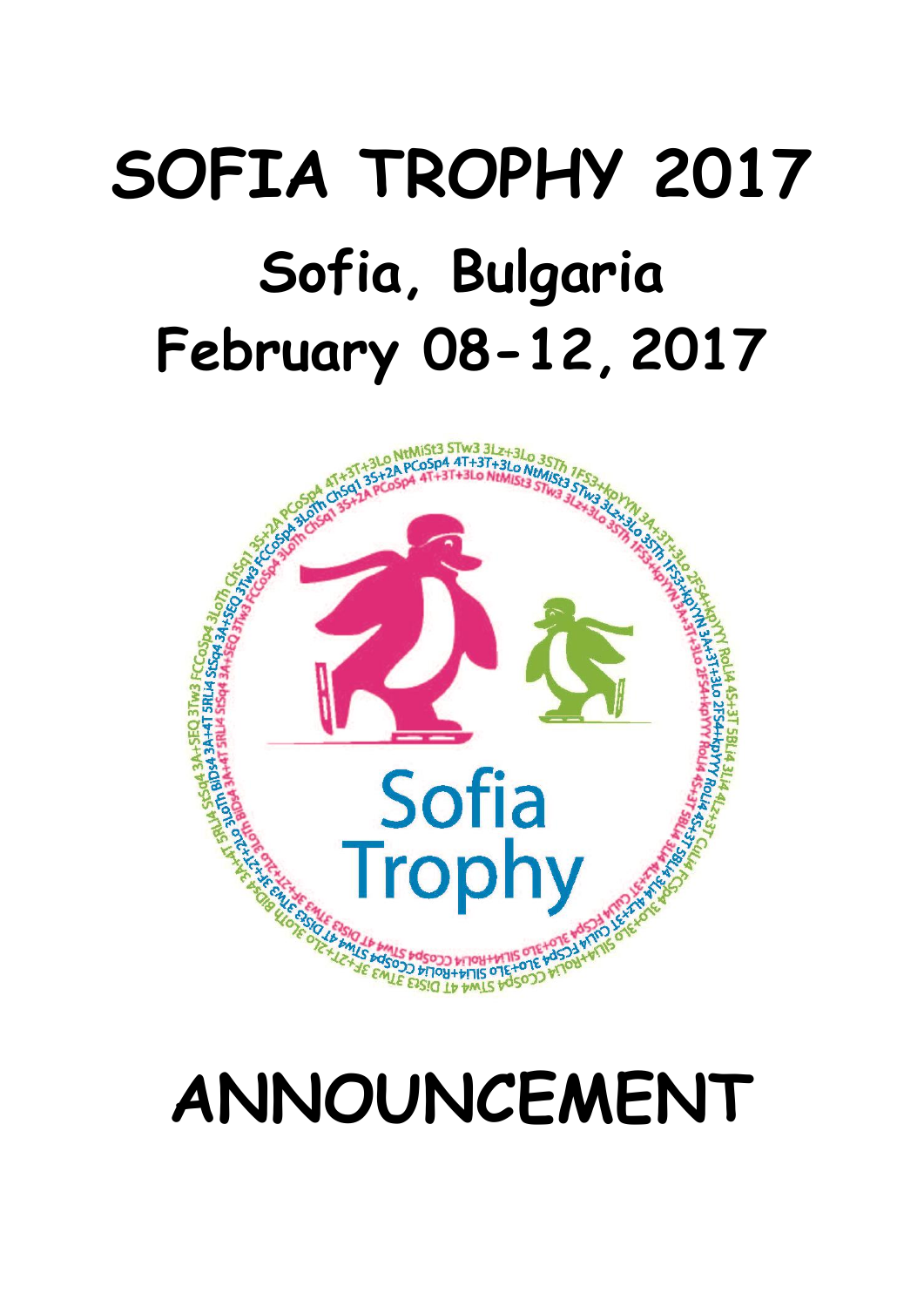FIGURE SKATING CLUB DENKOVA-STAVISKI

and

BULGARIAN SKATING FEDERATION

Invites you to attend the

### SOFIA TROPHY

### Sofia, Bulgaria February 08-12, 2017

INTERNATIONAL COMPETITION

for categories Seniors, Juniors and Advanced Novices (Ladies and Men)

#### INTERCLUB COMPETITION

for categories Basic Novice B, Basic Novice A, Cubs and Chicks (Girls and Boys)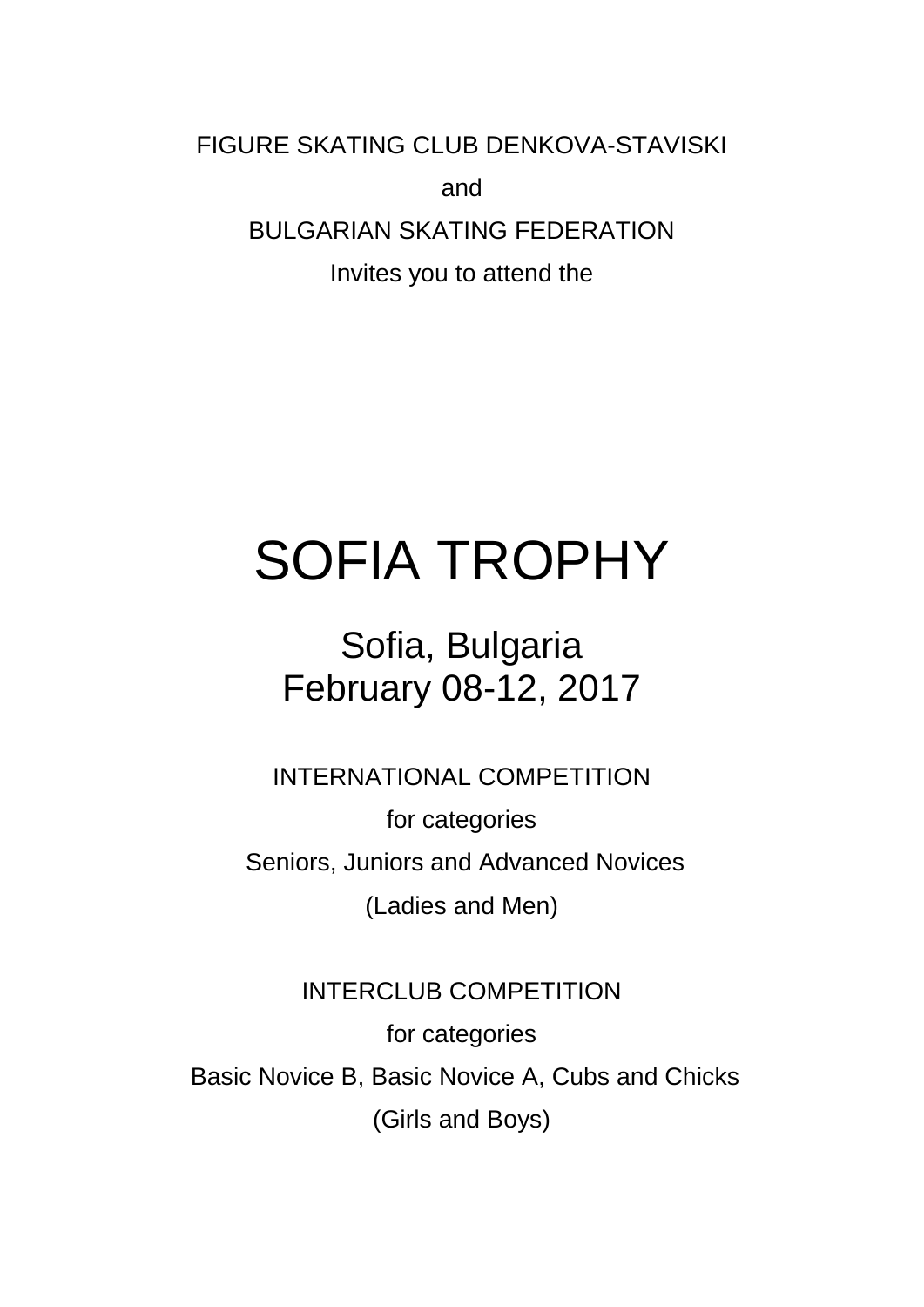#### 1. *GENERAL INFORMATION:*

The *SOFIA TROPHY* will be conducted in accordance with the ISU Constitution and General Regulations 2016, the ISU Special Regulations and Technical Rules for Figure Skating as well as pertinent ISU Communications.

Participation in the *SOFIA TROPHY 2017* is open to all competitors who belong to an ISU Member, Rule 109, and qualify with regard to eligibility, according to Rule 102, provided their ages fall within the limits specified in Rule 108, paragraph 3 b) and c) and they meet the participation, citizenship and residency requirements in Rule 109, paragraphs 1 through 5 and ISU Communication 1420 or any update of it.

In accordance with Rule 109 of the ISU General Regulations and ISU Communication 1420 all Skaters who do not have the nationality of the Member by which they have been entered or who, although having such nationality, have in the past represented another Member, must produce an ISU Clearance Certificate. Passports of all Skaters, as well as the ISU Clearance Certificate, if applicable, must to be presented at the accreditation of the event for verification.

#### 2. *TECHNICAL DATA:*

#### 2.1*PLACE OF THE COMPETITION:*

*Winter Sports Palace* – Studentski grad District, Academician Boric Stefanov Str., Sofia, Bulgaria (an indoor ice-rink with the ice surface of 30 x 60 m, air-conditioned and heated).

#### 2.2*CATEGORIES:*

#### *SENIOR LADIES*

Technical Requirements are in accordance with ISU Technical Rules - Single and Pair Skating 2016 and respective ISU Communications.

Short Program: 2 min 40 sec, +/- 10 sec

Free Skating: 4 min 00 sec, +/- 10 sec

#### *SENIOR MEN*

Technical Requirements are in accordance with ISU Technical Rules - Single and Pair Skating 2016 and respective ISU Communications.

Short Program: 2 min 40 sec, +/- 10 sec Free Skating: 4 min 30 sec, +/- 10 sec

#### *JUNIOR LADIES*

Technical Requirements are in accordance with ISU Technical Rules - Single and Pair Skating 2016 and respective ISU Communications.

Short Program: 2 min 40 sec, +/- 10 sec Free Skating: 3 min 30 sec, +/- 10 sec

#### *JUNIOR MEN*

Technical Requirements are in accordance with ISU Technical Rules - Single and Pair Skating 2016 and respective ISU Communications. Short Program: 2 min 40 sec, +/- 10 sec

Free Skating: 4 min, +/- 10 sec

#### *ADVANCED NOVICE GIRLS*

Age and requirements according to the ISU Technical Rules Single and Pair Skating 2016,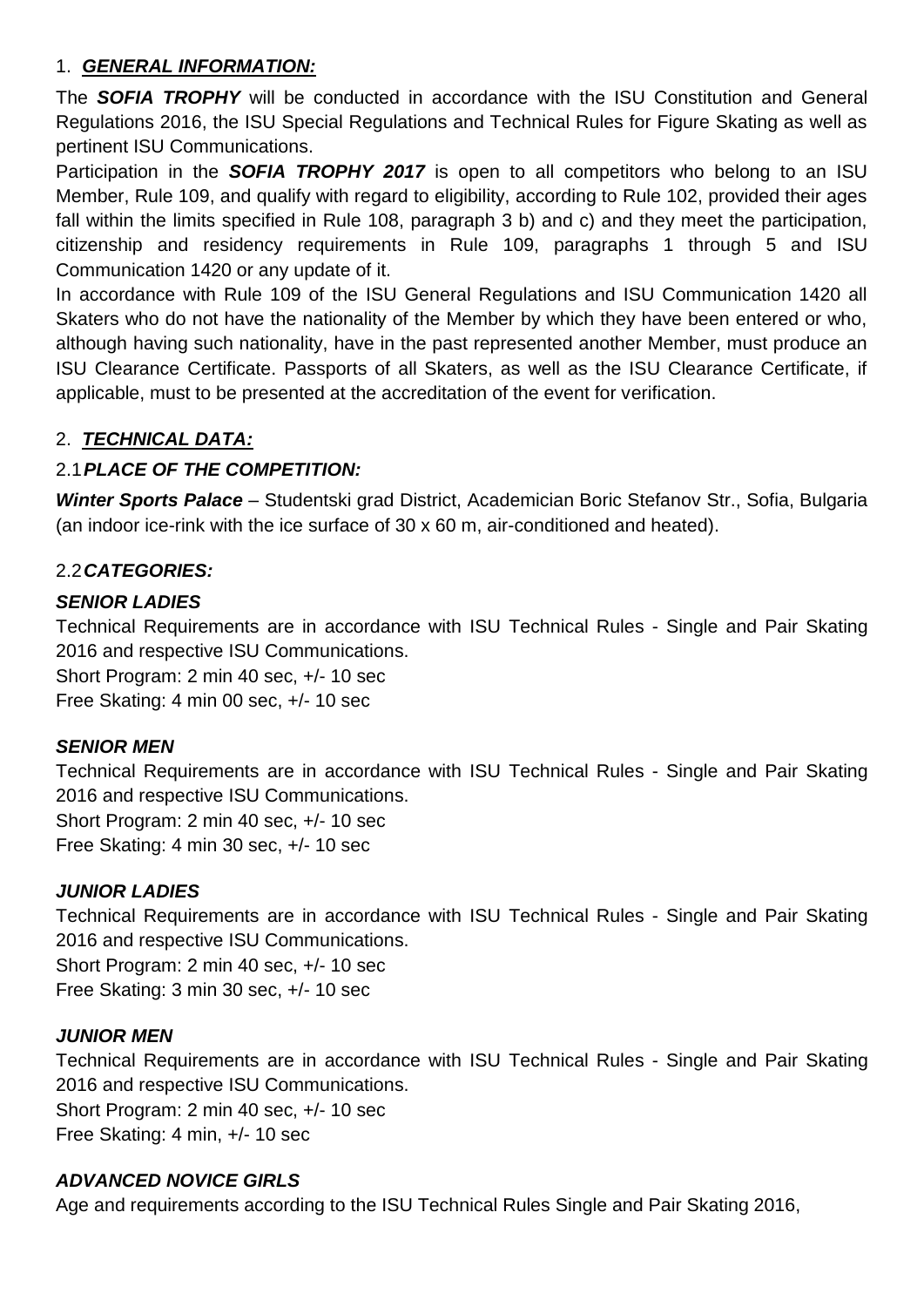ISU Communication 2024 and all respective ISU Communications. Short Program: Max 2 min 20 sec, +/- 10sec Free Skating: 3 min +/-10 sec

#### *ADVANCED NOVICE BOYS*

Age and requirements according to the ISU Technical Rules Single and Pair Skating 2016, ISU Communication 2024 and all respective ISU Communications. Short Program: Max 2 min 20 sec, +/-10sec Free Skating: 3 min 30 sec, +/-10 sec

#### *BASIC NOVICE B I. GIRLS*

Age requirements: Basic Novice B skater is who was born: 1.7.2001 - 30.6.2002 Requirements according to the ISU Technical Rules Single and Pair Skating 2016, ISU Communication 2024 and all respective ISU Communications. Free Skating: 3 min, +\- 10 sec

#### *BASIC NOVICE B II. GIRLS*

Age requirements: Basic Novice B skater is who was born: 1.7.2002 – 30.6.2003 Requirements according to the ISU Technical Rules Single and Pair Skating 2016, ISU Communication 2024 and all respective ISU Communications. Free Skating: 3 min, +\- 10 sec

#### *BASIC NOVICE B BOYS*

Age requirements: Basic Novice B skater is who was born: 1.7.2001 - 30.6.2003 Requirements according to the ISU Technical Rules Single and Pair Skating 2016, ISU Communication 2024 and all respective ISU Communications. Free Skating: 3 min, +\- 10 sec

#### *BASIC NOVICE A I. GIRLS*

Age requirements: Basic Novice A skater is who was born: 1.7.2003 – 30.6.2004 Requirements according to the ISU Technical Rules Single and Pair Skating 2016, ISU Communication 2024 and all respective ISU Communications. Free Skating: 2 min 30 sec, +/- 10 sec

#### *BASIC NOVICE A II. GIRLS*

Age requirements: Basic Novice A skater is who was born: 1.7.2004 – 30.6.2005 Requirements according to the ISU Technical Rules Single and Pair Skating 2016, ISU Communication 2024 and all respective ISU Communications. Free Skating: 2 min 30 sec, +/- 10 sec

#### *BASIC NOVICE A III. GIRLS*

Age requirements: Basic Novice A skater is who was born: 1.7.2005 – 30.6.2006 Requirements according to the ISU Technical Rules Single and Pair Skating 2016, ISU Communication 2024 and all respective ISU Communications. Free Skating: 2 min 30 sec, +/- 10 sec

#### *BASIC NOVICE A BOYS*

Age requirements: Basic Novice A skater is who was born: 1.7.2003 – 30.6.2006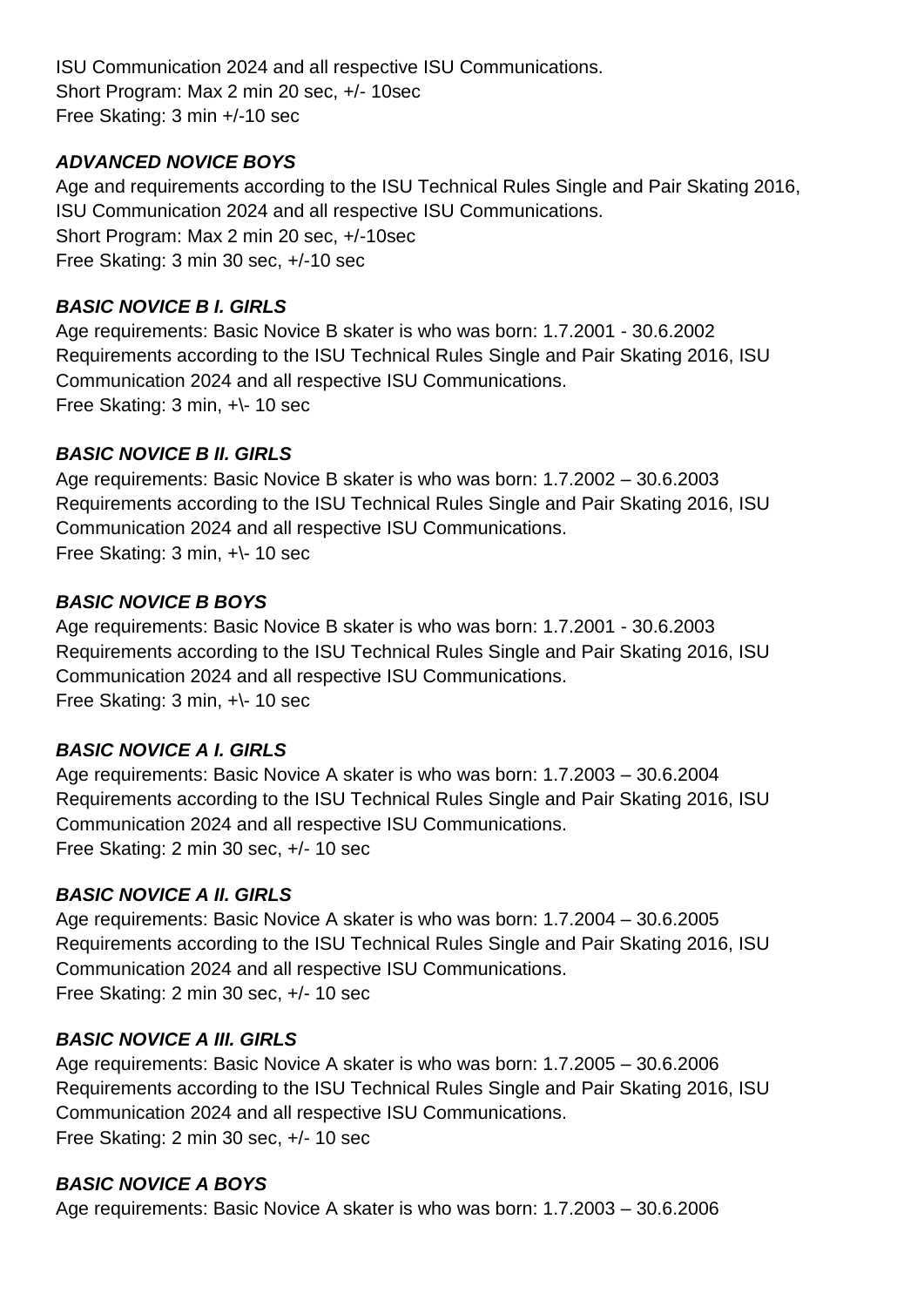Requirements according to the ISU Technical Rules Single and Pair Skating 2016, ISU Communication 2024 and all respective ISU Communications. Free Skating: 2 min 30 sec, +/- 10 sec

#### *CUBS I. GIRLS*

Age requirements – Cubs is a skater who was born: 1.7.2006 – 30.6.2007 Free Skating: 2 min, +/- 10 sec

#### *CUBS II. GIRLS*

Age requirements – Cubs is a skater who was born: 1.7.2007 – 30.6.2008 Free Skating: 2 min, +/- 10 sec

#### *CUBS BOYS*

Age requirements – Cubs is a skater who was born: 1.7.2006 – 30.6.2008 Free Skating: 2 min, +/- 10 sec

#### **A well balanced CUBS Free Skating Program must contain:**

a) Maximum of 4 jump elements for Girls and Boys, one of which must be an Axel type jump.

There may be up to two (2) jump combinations or sequences. Jump combination can contain only two (2) jumps. A jump sequence can contain any number of jumps, but only the two most difficult jumps will be counted. Only two (2) jumps can be repeated in a jump combination or jump sequence. Triple jumps are not permitted. Any single or double jump (including Double Axel) cannot be executed more than twice in total.

b) There must be a maximum of two (2) spins of a different nature (abbreviation), one of which must be a spin combination with or without change of foot (minimum of six (6) revolutions in total) and one spin with no change of position and with or without change of foot (minimum of six (6) revolutions in total). Flying entry is allowed.

c) There must be a maximum:

- for Girls one (1) Choreographic sequence which includes at least one 3 seconds long spiral position. The sequence will have a fixed Base value and evaluated in GOE only.

- for Boys maximum of one (1) step sequence with a fixed Base value and evaluated in GOE only.

**Level explanation:** For CUBS, in all elements which are subject to levels, only features up to Level 2 will be counted. Any additional features will not be counted for Level Requirements and will be ignored by the Technical Panel.

The program components are judged according to the following criteria only:

- Skating Skills
- Performance/Execution

The factors for the program components are 2.5.

#### *CHICKS I. GIRLS*

Age requirements - Chicks Skater is a girl who was born: 1.7.2008 – 30.6.2009 Free Skating: 2 min, +/- 10 sec

#### *CHICKS II. GIRLS*

Age requirements - Chicks Skater is a girl who was born: 1.7.2009 and younger. Free Skating: 2 min, +/- 10 sec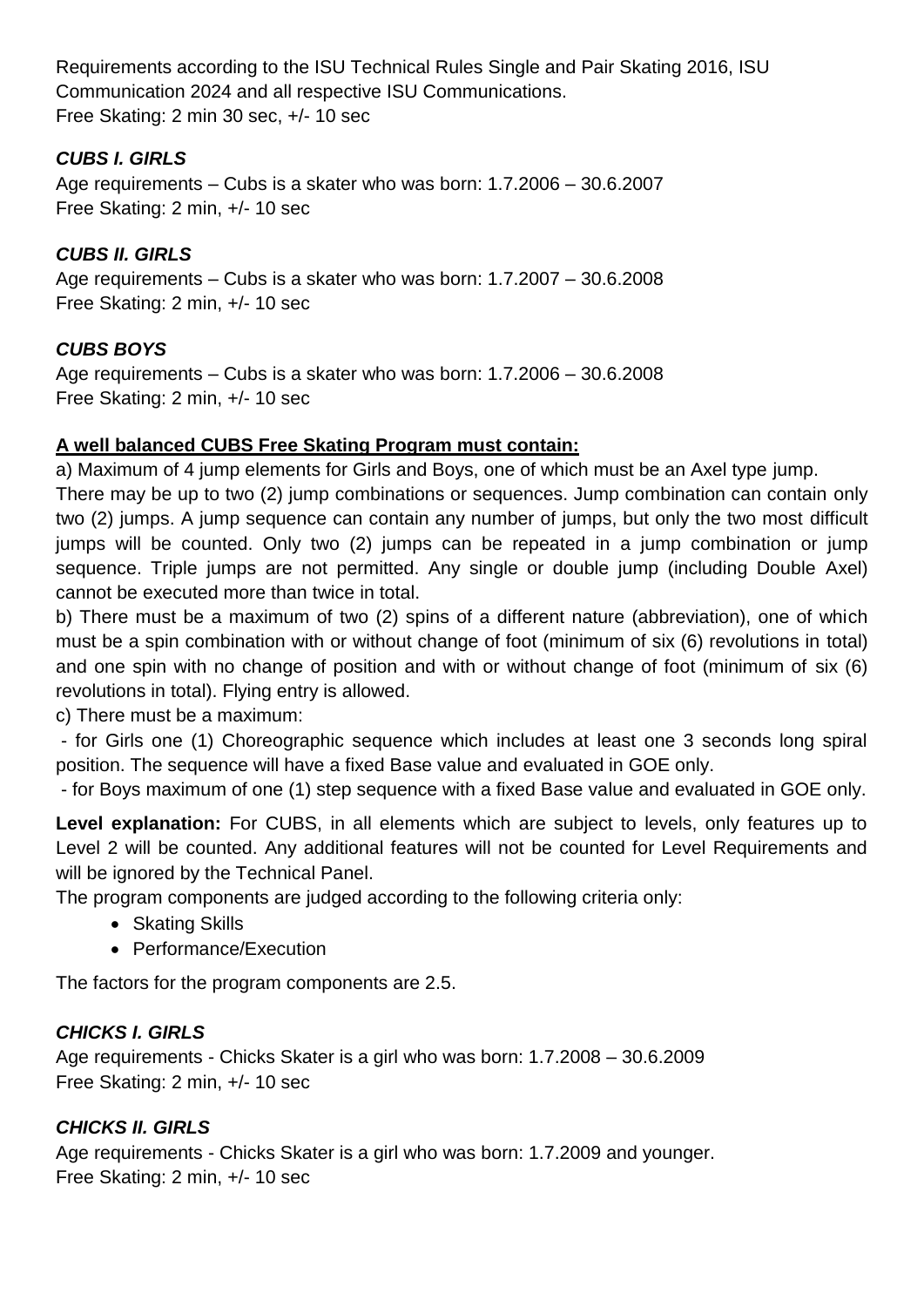#### *CHICKS BOYS*

Age requirements: Chicks Skater is a boy who was born: 1.7.2008 and younger Free Skating: 2 min, +/- 10 sec

#### **A well balanced CHICKS Free Skating Program must contain:**

a) Maximum of 4 jump elements for Girls and Boys, one of which must be an Axel type jump.

There may be up to two (2) jump combinations or sequences. Jump combination can contain only two (2) jumps. A jump sequence can contain any number of jumps, but only the two most difficult jumps will be counted. Only two (2) jumps can be repeated in a jump combination or jump sequence. Triple jumps are not permitted. Any single or double jump (including Double Axel) cannot be executed more than twice in total.

b) There must be a maximum of two (2) spins of a different nature (abbreviation), one of which must be a spin combination with or without change of foot (minimum of six (6) revolutions in total) and one spin with no change of position and with or without change of foot (minimum of six (6) revolutions in total). Flying entry is allowed.

c) There must be a maximum:

- for Girls one (1) Choreographic sequence which includes at least one 3 seconds long spiral position. The sequence will have a fixed Base value and evaluated in GOE only.

- for Boys maximum of one (1) step sequence with a fixed Base value and evaluated in GOE only.

**Level explanation:** For CUBS, in all elements which are subject to levels, only features up to Level 2 will be counted. Any additional features will not be counted for Level Requirements and will be ignored by the Technical Panel.

The program components are judged according to the following criteria only:

- Skating Skills
- Performance/Execution

The factors for the program components are 2.5.

The same ISU rules on Judging, refereeing and work of the Technical Panel will be applied as it is in junior and senior international competitions.

#### 3. *ENTRIES:*

All ISU members and clubs, which are members of National Figure Skating Federations associated with ISU, are invited to take part at the competition.

Competitors from categories Senior, Junior and Advanced Novice must be entered through their Member Federation.

Entries for younger categories will be accepted only from clubs, which are members of National Figure Skating Federations, associated with the ISU.

In case of too many entries, the organizer reserves the right to limit the number of participants.

The entries for the competition must be done via web portal – [www.europeancriterimu.eu.](http://www.europeancriterimu.eu/) Before entry procedure a representative of each federation/club needs to apply for a new account on [www.europeancriterium.eu/Account/Register.](http://www.europeancriterium.eu/Account/Register)

Together with online entries a filled Program Content Sheet for each skater must be sent to the following e-mail**: [office@bsf.bg](mailto:office@bsf.bg)**

#### **Entries must reach the Event Organizer not later than January 25, 2017**

Program Content Sheet and additional forms can be downloaded from ISU website or from the official website of Sports Club Denkova-Staviski: www.**[clubdenkovastaviski.com](http://www.clubdenkovastaviski.com/)**.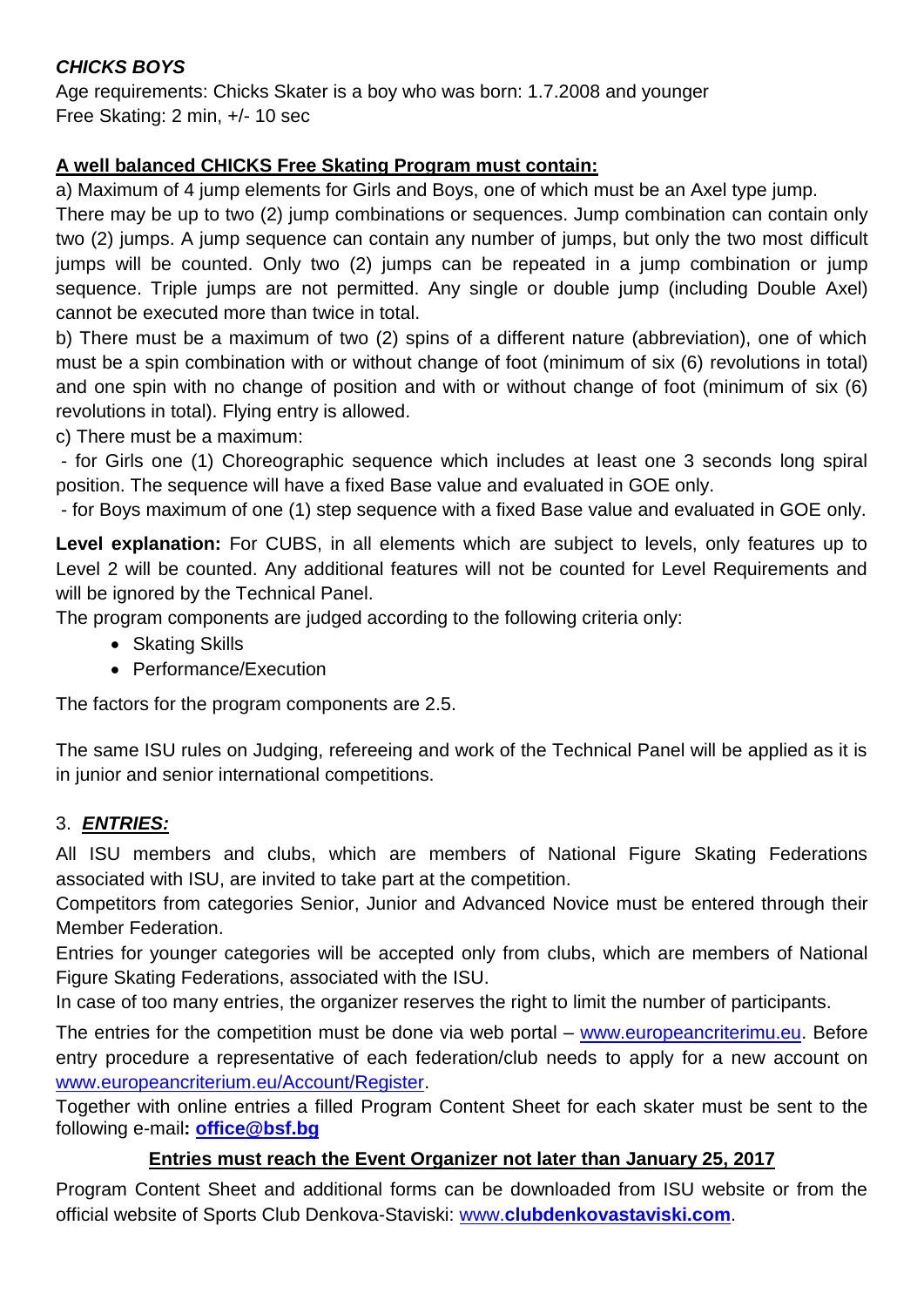The organizer will not cover any expenses for competitors, team leaders, coaches or chaperons.

#### 4. *CANCELLATION:*

Cancellation of the competitor entry, has to be done till **February 3, 2017**. For any latter cancellation the team leader of respective Federation or Club will be asked to pay the entry fee.

#### 5. *JUDGES:*

Each participating ISU member may nominate one (1) International or ISU Judge. The nomination must be done via web portal – [www.europeancriterimu.eu,](http://www.europeancriterimu.eu/) not later than **January 16, 2017**.

The Panels will be drawn immediately after the closing of entries. The members concerned will be notified of the result of the draw.

Each panel of Judges in Seniors, Juniors and Advanced Novices categories will consist of 5 Judges. In young groups the panel of Judges will consist of 3 Judges.

The organizer will provide and cover the expenses for rooms and meals for all Referees, the Technical Controllers, the Technical Specialist, the Data and Replay Operators and the confirmed Judges at the *SUIT Hotel\*\*\*\**, beginning with dinner on Wednesday, February 08, 2017 until lunch on Monday, February 13, 2017.

The Organizing Committee will cover the costs for travel expenses only for Referees, Technical Controllers, Technical Specialist, Data and Replay Operators.

#### 6. *ENTRY FEE:*

Seniors – 60 € per skater;

Juniors and Advanced Novices – 50 € per skater;

Younger categories  $-45 \in$  per skater;

Payment shall be made by bank transfer or on the spot at the office of the Organizing Committee in the Winter Sports Palace during the accreditation.

Bank account:

**INVESTBANK BULGARIA IBAN: BG82IORT73711400332500 BIC: IORTBGSF**

#### **Bank holder: Club "Denkova-Staviski"**

Please fill in the name and discipline of the skater, and Club or Federation in the transfer details! The entry fee will not be refunded in case of withdrawals for any reason.

#### 7. *EUROPEAN CRITERIUM TROPHY:*

*SOFIA TROPHY 2017* is associated with the European Criterium Tournament 2016/17 for Juniors, Advanced Novices and younger categories. Results of the Teams will count for competition of International Trophy of Figure Skating European Criterium. Individual points are automatically calculated for all skaters in every category and those are valid in the European Criterium Tournament for the same category. The age requirements and the special regulation for the European Criterium Trophy are published on the website of the EC: [www.europeancriterium.eu.](http://www.europeancriterium.eu/)

#### 8. *CALCULATION OF THE RESULTS:*

Results for all categories will be calculated using the new ISU Judging System.

The results and any additional information for the event will be published on the websites [www.europeancriterium.eu](http://www.europeancriterium.eu/) and [www.clubdenkovastaviski.com.](http://www.clubdenkovastaviski.com/)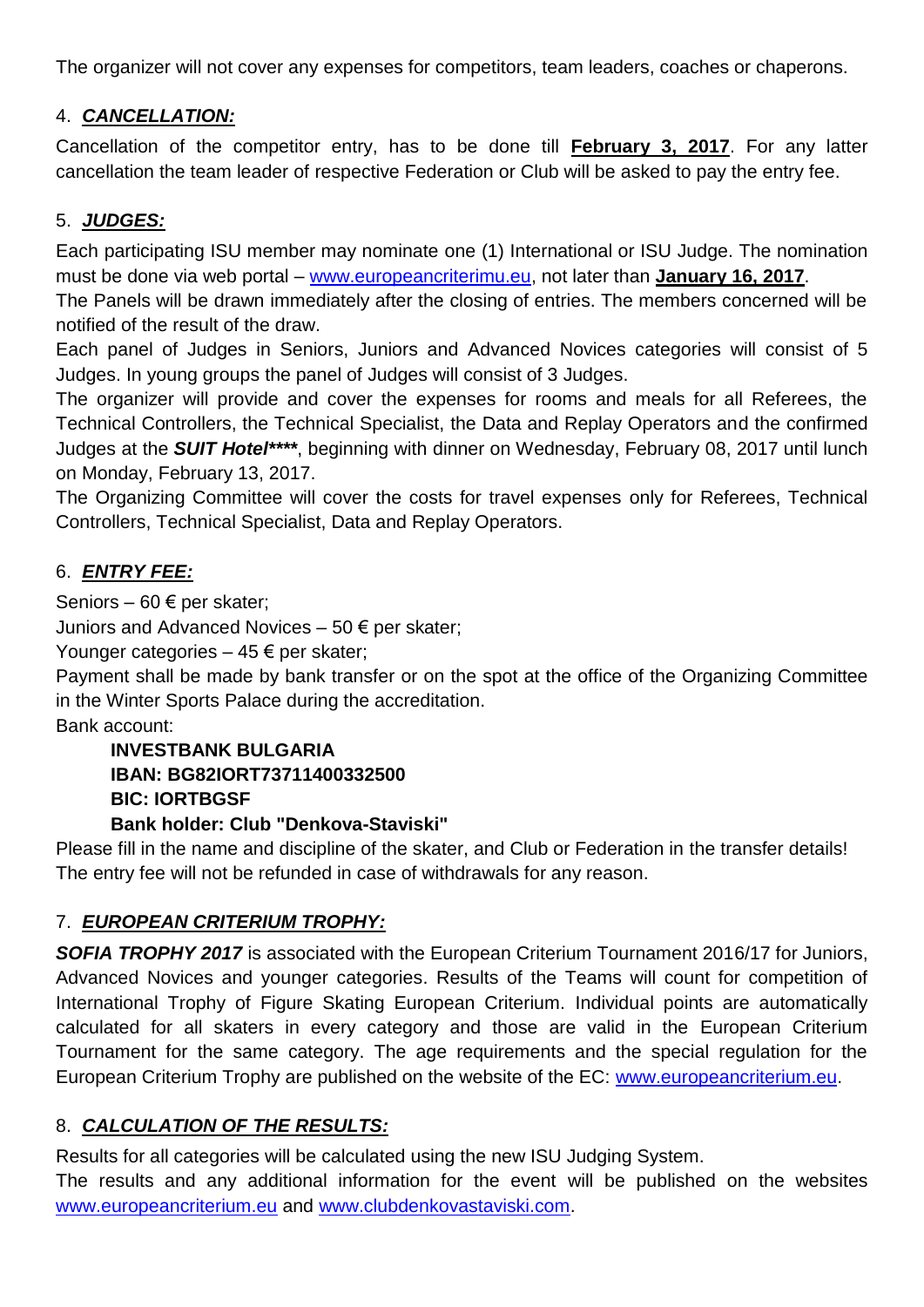#### 9. *MUSIC:*

Music will be reproduced on Compact Disc - CD. In accordance with Rule 343, paragraph 1, all discs must show the Competition event, Competitor's name, the Nation and the exact running time of the music (not skating time) including any starting signal and must be submitted at the time of registration. Each program (short program, free skating) must be recorded on a separate disc. In addition competitors/couples must provide a back-up drive for each program.

#### *10.LIABILITY:*

According to ISU regulations, the Event Organizer accepts no liability for bodily harm, personal injury and loss of property or damages incurred by any competitor(s) or official(s).

#### *11.ACCREDITATION:*

The accreditation will start on Wednesday, February 08, 2017 at 14:00 AM in the office of the Organizing Committee in the Winter Sports Palace.

#### *12.DRAW:*

The opening draw for the order of skating will be held on Wednesday, February 08, 2017. The exact place and time will be published in the official detailed schedule. Starting order for the free skating of categories Advanced Novices, Juniors and Seniors will be in reverse order of the results of the short program.

#### *13.ADDITIONAL PRACTICE:*

Rates for additional practice hours are as follow: 1 hour private practice – 100  $\epsilon$ . 1 hour open practice together with another teams  $-12 \epsilon$  per skater.

#### *14.INFORMATION:*

For additional information, please contact the Organizing Committee: 90 Kniaz Boris Str., Sofia 1000, Bulgaria phone: +359 2 988 75 71 fax: +359 2 987 77 71 e-mail: [office@bsf.bg](mailto:office@bsf.bg)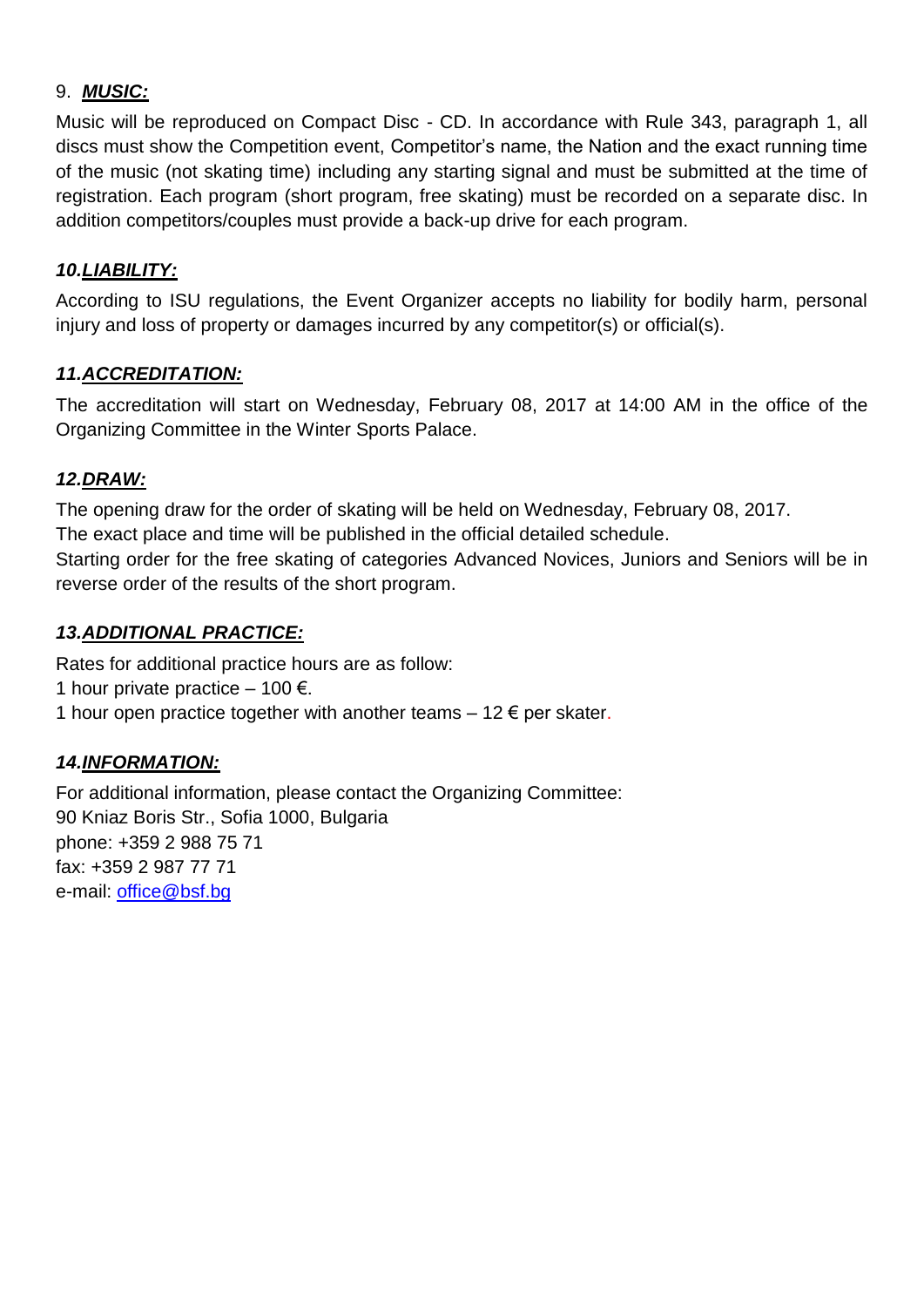#### *15.ACCOMMODATION:*

#### *Official hotels of the event:*

*SUIT Hotel\*\*\*\**, 1A Yordan Yosifov Street, Sofia, Bulgaria.

**Special Event prices:** Single room – 50 €, Double room – 64 €, Apartment for 3 persons – 92 €, Apartment for 4 persons  $-109 \epsilon$ .



#### Point A - *SUIT Hotel*

#### Point B - *Winter Sports Palace*

Distance time by bus – around 5 minutes, Bus line No 94 or No 280, 3<sup>th</sup> bus stop from the hotel; Distance time by walk – around 10 minutes;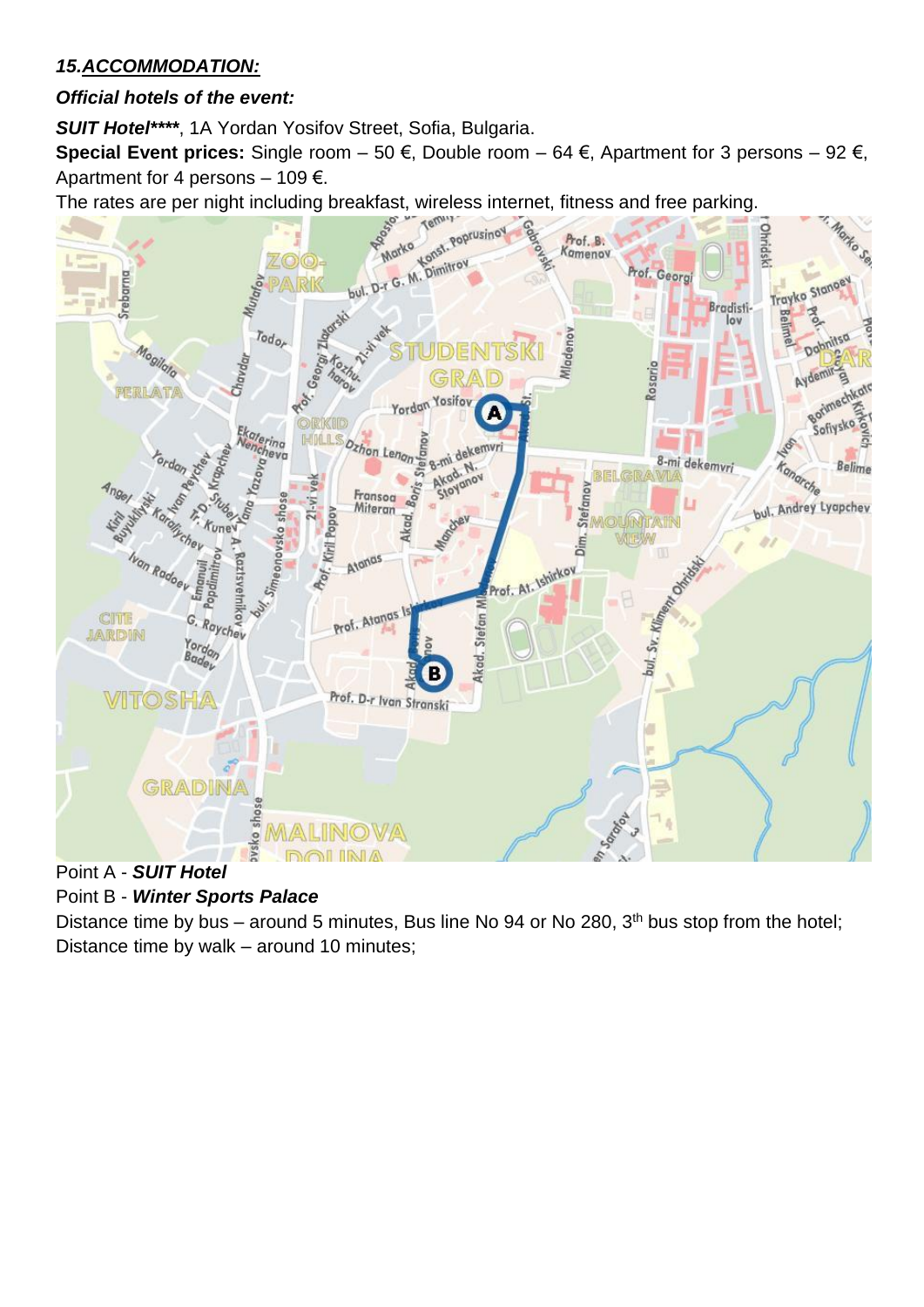#### *VITOSHA Park Hotel\*\*\*\**, 1 Rosario Street, Sofia, Bulgaria.

Special Event prices: Single room – 52 €, Double room – 66 €



#### Point A - *VITOSHA Park Hotel* Point B - *Winter Sports Palace*

Distance time by bus – around 10 minutes, Bus line No 94, 5<sup>th</sup> bus stop from the hotel; Distance time by walk – around 20 minutes;

#### *The room reservations for all team members must be done through the Organizing Committee in order to be provided the special room rates*

#### *16.TRANSPORTATION:*

Organizing Committee will provide transportation from/to Sofia Airport and Sofia Central Railway station to official hotels.

The transportation fee is  $12 \epsilon$  per person/one way.